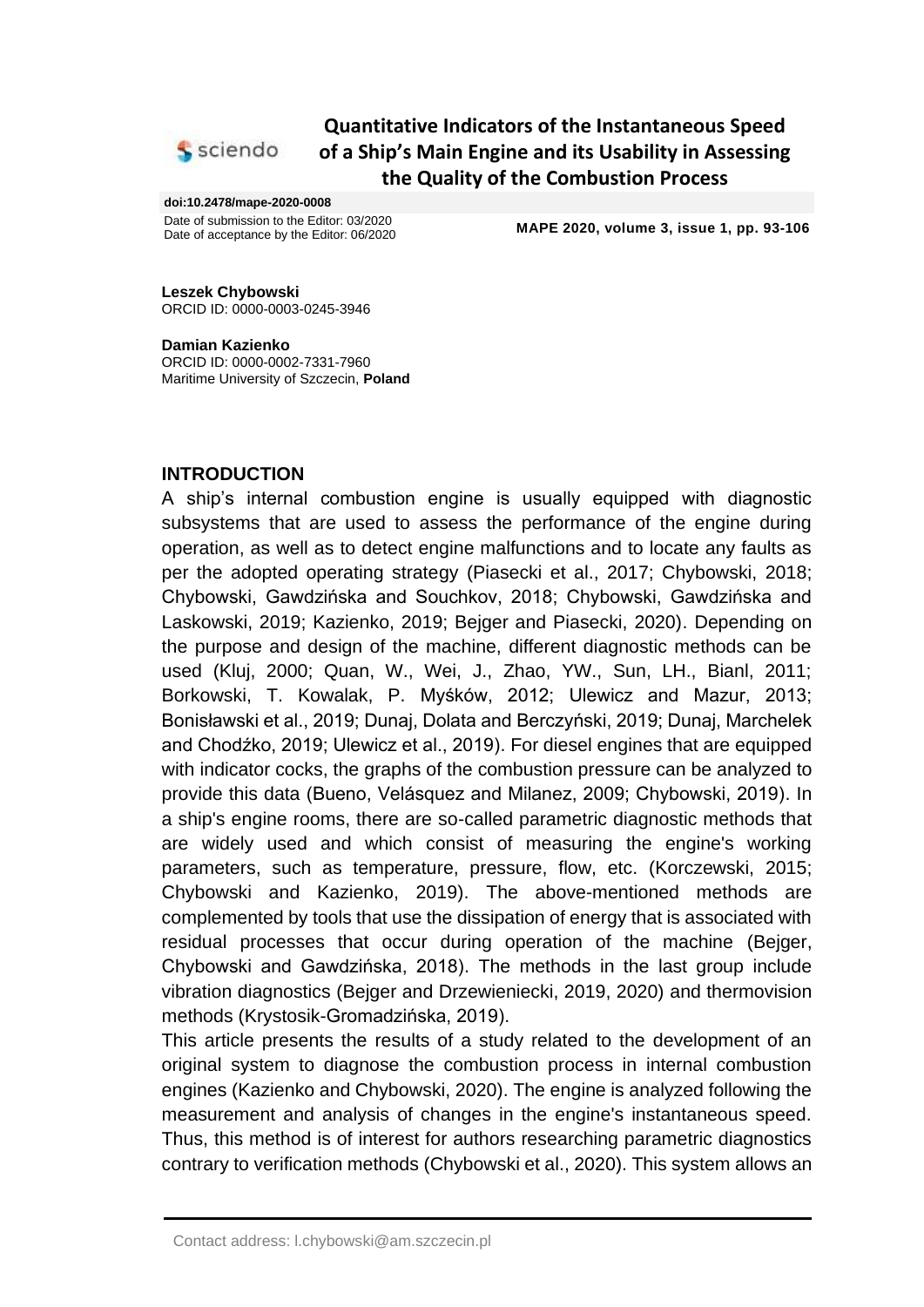engine to be monitored in both steady and transient states by detecting and locating any disturbances; This system allows an engine to be monitored in both steady and transient states by detecting and locating any non-uniformity in the engine operation, in particular, a misfire in one of the cylinders.

There have been many studies concerning the use of the change in the instantaneous speed in the assessment of the health of internal combustion engines (Margaronis, 1992; Yang et al., 2001; Desbazeille et al., 2010; Li et al., 2012; Taglialatela et al., 2013; Dereszewski, 2016; Biočanin and Biočanin, 2017; Wang et al., 2019). However, these studies were not usually geared towards implementing their results in the operation of a ship. This may be the result of the lack of a universal algorithm for analyzing changes in an engine's instantaneous speed, which could then be applied to different types of engines. Each installation of such a system for a new engine requires pattern acquisition and the inclusion of data on the engine's operating conditions and characteristics in the algorithm. In the authors' previous paper (Kazienko and Chybowski, 2020), a promising algorithm was presented which does not require a lot of work during the system's start-up.

The instantaneous speed of an engine can be successfully used as a diagnostic parameter in assessing the health of engines equipped with other diagnostic systems, e.g. combustion pressure measurement (Caputo et al., 2018). Changes of engine speed are reflecting changes of torque (Nozdrzykowski, 2005, 2016; Nozdrzykowski and Bejger, 2013). In those cases, the proposed system will act as a complementary tool. In addition, the system can be used as an essential diagnostic tool for engines with no indicator cocks. Low and medium-power ship, traction and stationary engines are not usually fitted with indicator cock valves or advanced diagnostic systems, which makes monitoring these engines very difficult. These engines include machines made by Detroit Diesel, Caterpillar, Daimler Chrysler, John Deere, Scania, Volvo, etc.

The experiments that have been previously carried out by the authors on a Buckau-Wolf R8VD-136 engine driving a shipborne fixed-pitch propeller and a Sulzer 5 BAH 22 engine driving an alternating current generator have confirmed the correct operation of the system as well as its flawless detection of a misfiring cylinder. Figure 1 illustrates the difference between the graphs of the instantaneous speed of a fully operative engine and the instantaneous speed of a Buckau-Wolf R8VD-136 engine in which combustion was lost in cylinder 1.

In developing this system, it was important to properly select and use the quantitative indicators of the changes in the instantaneous engine speed obtained during operation. The change in the instantaneous engine speed *n*(rpm) may be a function of the crankshaft's angle of rotation *α*(ºCA), described by equal numeric indicators. One of the simplest indicators is the maximum difference in the rotational speed  $\Delta n_{max}$  during an engine's full operating cycle.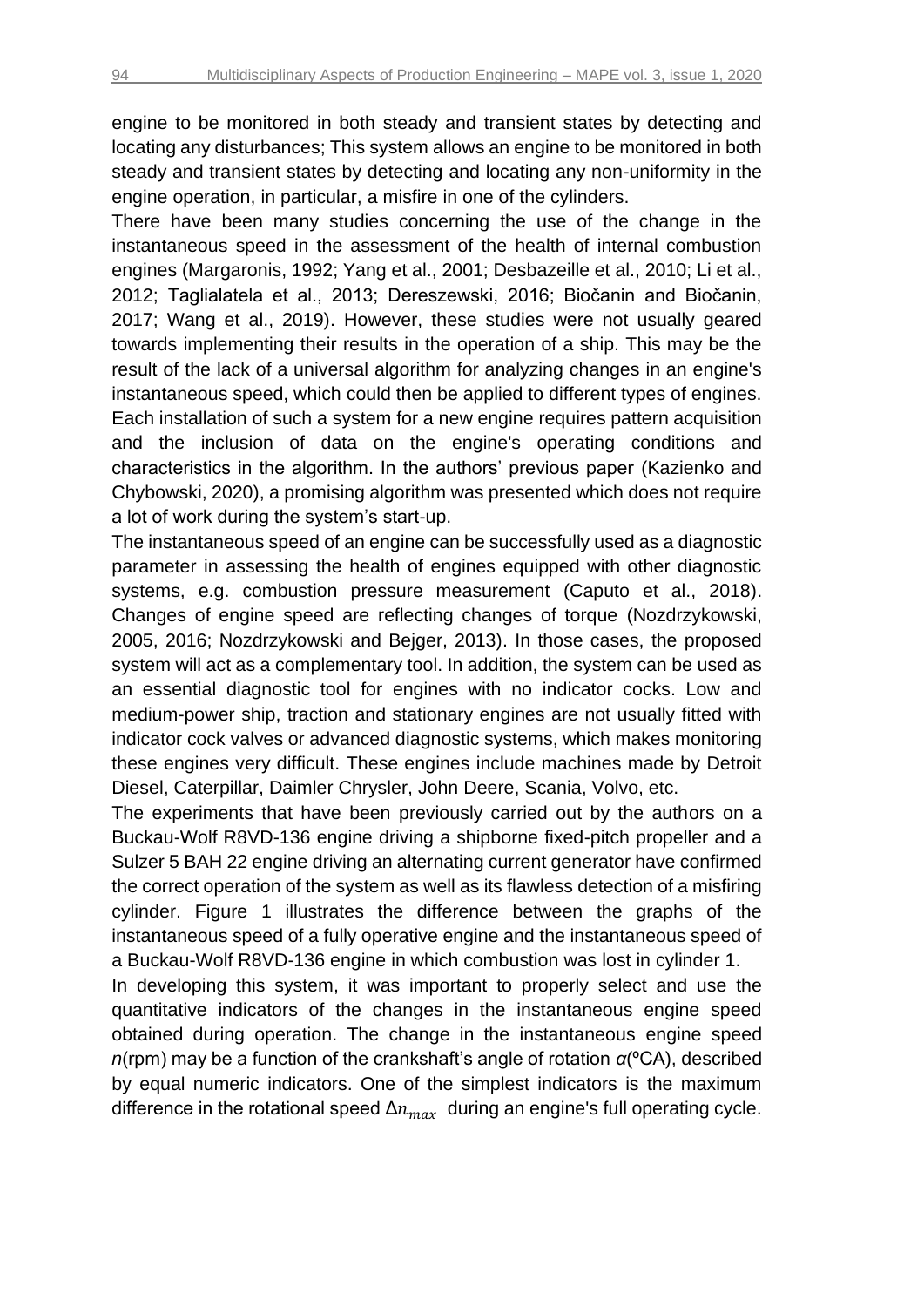



This quantity can be expressed by the following equation:

$$
\Delta n(\alpha)_{max} = n(\alpha)_{max} - n(\alpha)_{min} \text{ (rpm)}
$$
 (1)

where:

*n*(*α*)*max –* highest angular speed during one operating cycle of the engine, *n*(*α*)*min –* lowest angular speed during one operating cycle of the engine,

 $\alpha$  – angle of crankshaft rotation α ∈ < 0,  $\frac{360}{5}$  $\frac{\partial U}{\partial t}$ ,

*τ* – number of ignition points in a cylinder for one full rotation of the crankshaft: *τ =* 1 for two-stroke engines, *τ* = 0.5 for four-stroke engines.

A widely used indicator for describing the variation in engine speed during one full operating cycle is the speed uniformity δ(%), which may be expressed as follows:

$$
\delta = 200 \frac{n(\alpha)_{max} - n(\alpha)_{min}}{n(\alpha)_{max} + n(\alpha)_{min}} \tag{2}
$$

This indicator is the ratio between the maximum difference in instantaneous speed during an engine's full operating cycle and the average of the maximum and minimum speeds during one engine cycle.

The analyses allowed the authors to come to the conclusion that an additional speed change indicator, which could be used to assess an engine's health, is what the authors called the differential speed area factor  $D_{SAF}$  (deg<sup>2</sup>/s), which represents the change in the area under the curve of the momentary speed *n* = f(*α*) between the operational situation *Fop* and the reference *curve Fref*, as described by the following equation:

$$
D_{SAF} = F_{op} - F_{ref} \left(\frac{\text{deg}^2}{\text{s}}\right) \tag{3}
$$

The area under the speed change curve can be described by the formula:

$$
F = 6 \int_{\alpha=0}^{\alpha=\frac{360}{\tau}} n(\alpha) d\alpha \, \left(\frac{\deg^2}{s}\right) \tag{4}
$$

The authors' study has shown that a decrease in the area under the speed change curve may indicate disturbances in the engine's combustion. In addition, the relationship between the change of the surface area and the angular position can be used to identify the cylinder in which combustion has been lost. Visualization of this issue using polar coordinates has been presented in an earlier paper by the authors (Kazienko and Chybowski, 2020).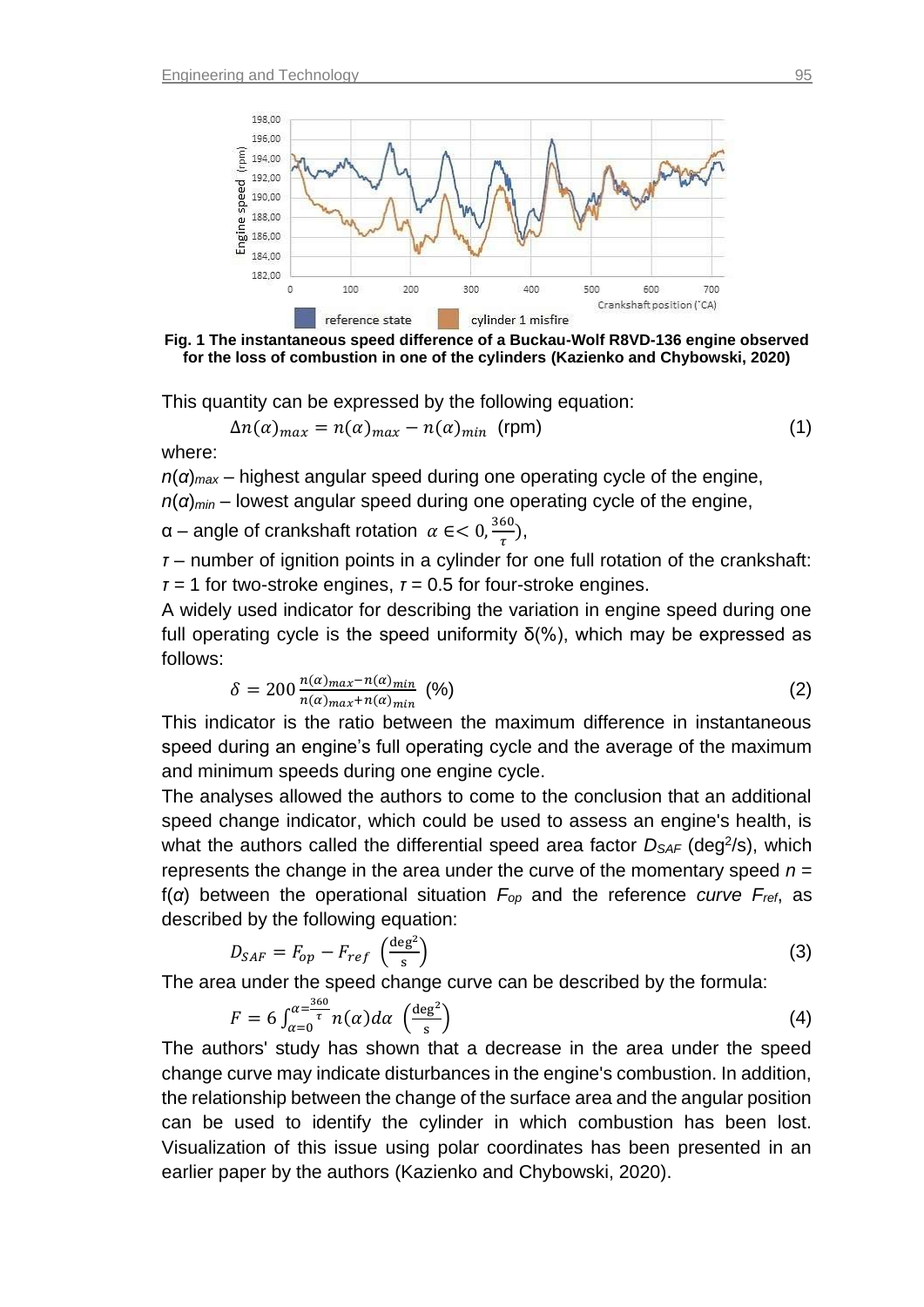This article presents the values of the aforementioned quantitative indicators, for different engine loads and different operating states, obtained under experimental conditions. For each different set speed of the engine, the instantaneous speed was measured for the reference state as well as for the states where one of the cylinders was out of operation. Cylinders 1-8 were consecutively put out of operation so that only one was out at a time, and all the other cylinders operated normally; the indicators (1), (2) and (3) were then calculated for all of the obtained graphs.

## **MATERIALS AND METHODS**

The tests were performed on a Buckau-Wolf R8VD-136 ship's engine (Chybowski *et al.*, 2020) as shown in Figure 2.



**Fig. 2 A view of the VEB SKL – Buckau-Wolf R8VD-136 Engine** Source: (Nozdrzykowski, Chybowski and Dorobczyński, 2020)

It is the main propulsion engine of a ship that actuates a fixed-pitch propeller; the basic specification of the engine is listed in Table 1.

| <b>Parameter</b>                                                          | <b>Description</b>                             | <b>Parameter</b>                         | <b>Description</b>    |
|---------------------------------------------------------------------------|------------------------------------------------|------------------------------------------|-----------------------|
| Manufacturer                                                              | VEB SKL - Magdeburg                            | Compression chamber<br>volume            | 1.205 dm <sup>3</sup> |
| Power consumption                                                         | Fixed-pitch propeller                          | Nominal effective<br>power               | 220 kW                |
| <b>Type</b>                                                               | 4-stroke, naturally<br>aspirated, trunk engine | Nominal speed                            | 360 rpm               |
| Dry engine weight<br>(without flywheel)                                   | 9600 kg                                        | Nominal mean<br>effective pressure       | 0.56 MPa              |
| Weight of flywheel                                                        | 900 kg                                         | Nominal compression<br>pressure          | 3.53 MPa              |
| Number of cylinders                                                       | 8                                              | Nominal maximum<br>combustion pressure   | 5.09 MPa              |
| Cylinder bore                                                             | 240 mm                                         | Nominal mean piston<br>speed             | $4.32 \; \text{m/s}$  |
| Piston stroke                                                             | 360 mm                                         | Nominal specific<br>fuel oil consumption | 238 g/kWh             |
| Cylinder's working<br>volume<br>$C_{\text{OUTCO}}$ ( $VED$ $CVI$<br>10601 | 16.290 dm <sup>3</sup>                         | Firing order                             | 1-2-5-6-8-7-4-3       |

| Table 1 The basic technical and operational parameters |  |  |  |  |  |
|--------------------------------------------------------|--|--|--|--|--|
| of the Buckau-Wolf R8VD-136 Engine                     |  |  |  |  |  |

Source: (VEB SKL, 1960)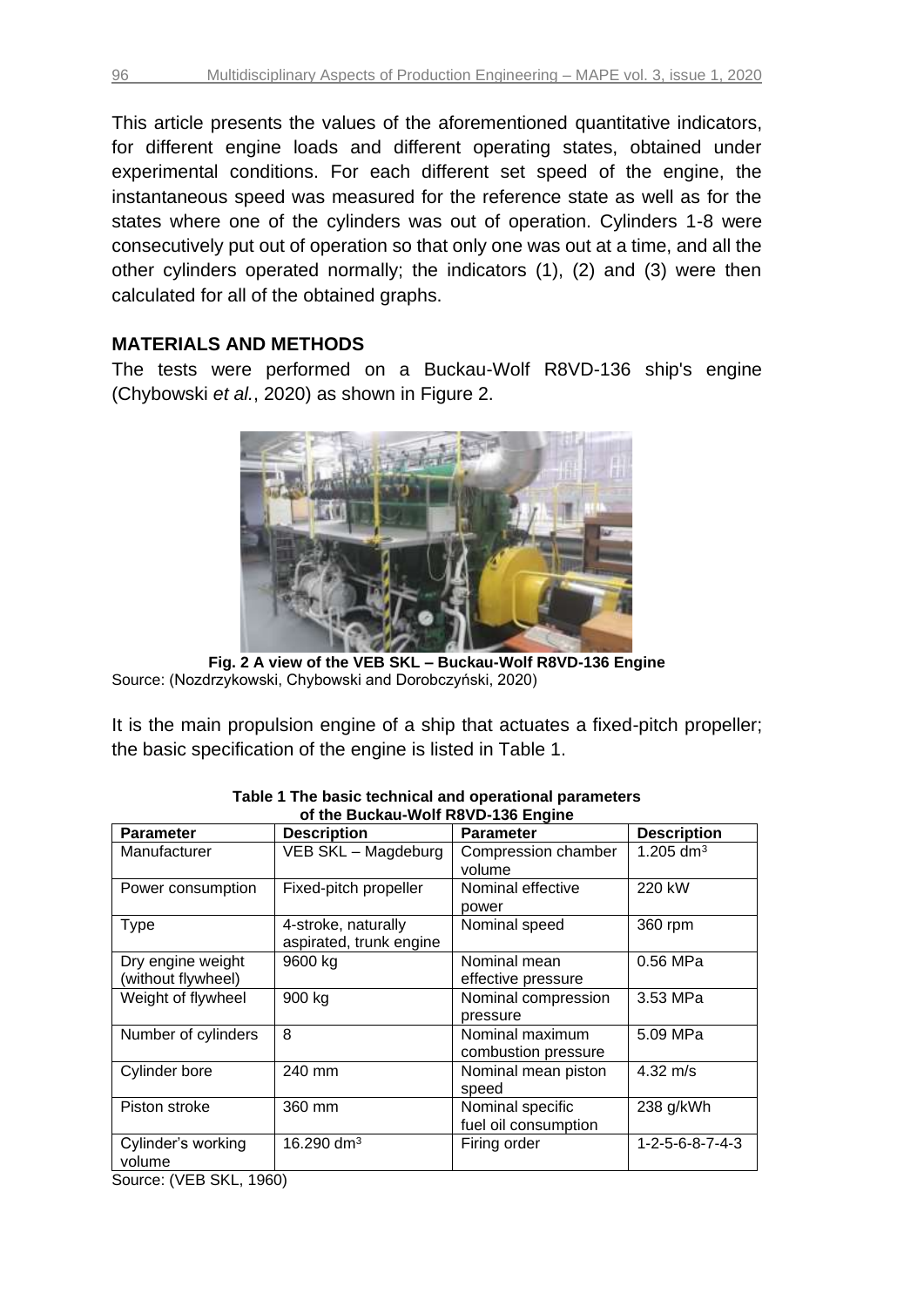Figure 3 shows the elements of the measurement circuit named 'SpeedMA' by the authors. The instantaneous speed was measured using an incremental encoder, measuring the crankshaft angle, which was installed at the free end of the engine's crankshaft. The accuracy of the measurement was 1°CA (crank angle).



**Fig. 3 Diagram of the measuring system**  Source: (Kazienko and Chybowski, 2020)

Top dead center (TDC) for cylinder 1 was synchronized using a microcomputer with an Artmega 2560 system and an Arduino Industrial 101 board. The final measurement was performed by means of a National Instruments USB-6210 card. The data from the measurement card was processed by a program running on a PC using the LabView environment from National Instruments.

The screenshot in Figure 4 shows an example of the analysis of an engine's operation for a pre-set rotational speed of 220 rpm and a maximum deviation setting of 1.5%.



**Fig. 4 Screenshot of the detection program for lack of combustion for cylinder 4**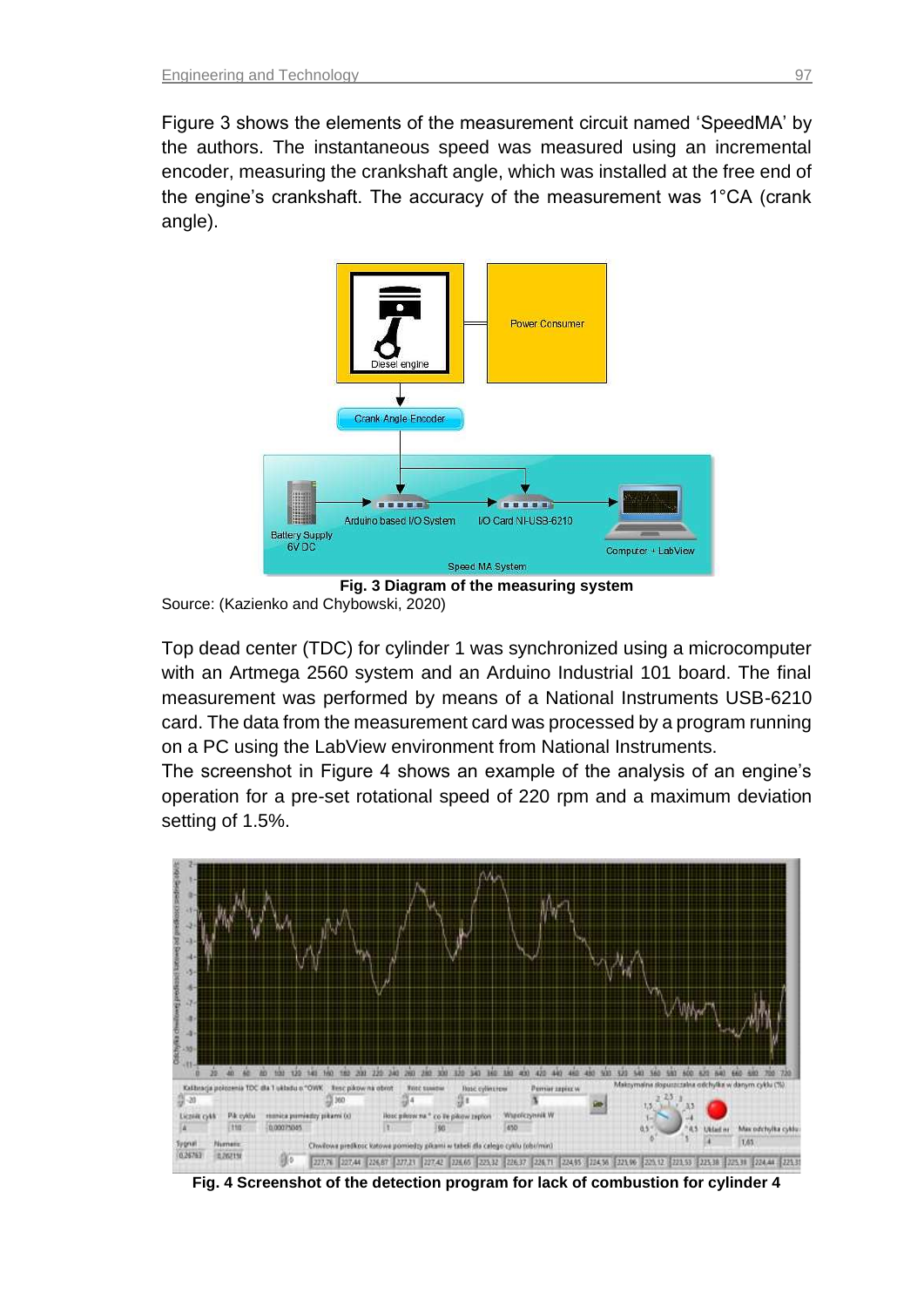Once the fuel pump of the fourth cylinder was shut off, the change in the coefficient of the maximum deviation exceeded the set limit value, resulting in the alarm sounding.

During the experiment, the standard engine operating speeds were used; the speed then ranged from 200 to 280 rpm with an increment at 20 rpm. Cylinders were switched off by turning off the fuel pump with the use of a shut-off shaft placed on each of the injection pumps. At the same time, for each operating condition, the load indicator values were recorded. The values were read from the pointer installed on the fuel lever that controls the injection pumps via the speed governor. The indications of the instantaneous fuel charge supplied by the fuel pumps to the injectors are presented as dimensionless figures on a scale of 0-14. Table 2 shows the load indicator values for each of the speed setpoints with the engine operating under standard conditions and with one of the cylinders out of operation.

| Table 2 Values of the load multatur for the analyzed operating conditions |     |     |     |     |     |  |
|---------------------------------------------------------------------------|-----|-----|-----|-----|-----|--|
| Speed setpoint (rpm)                                                      | 200 | 220 | 240 | 260 | 280 |  |
| Load indicator for normal operation                                       | 3.5 | 4.0 | 4.5 | 5.0 | 5.5 |  |
| Load indicator for a single cylinder misfire                              | 3.8 | 4.4 | 5.0 | 5.6 | 6.2 |  |
| Source: the authors                                                       |     |     |     |     |     |  |

| Table 2 Values of the load indicator for the analyzed operating conditions |  |  |  |
|----------------------------------------------------------------------------|--|--|--|
|----------------------------------------------------------------------------|--|--|--|

Source: the authors.

Any noise or distortion in the signal was removed by means of a six-point moving average filter. The analysis used the average of the graphs of the changes in the instantaneous engine speed averaged over the five successive operating cycles. The collected measurement data then served to determine the quantitative indicators that describe the engine's condition.

### **RESULTS AND DISCUSSION**

Figures 5-7 illustrate the changes in the selected recorded instantaneous engine speeds; Figure 5 shows the reference cycles.



**Fig. 5 Recorded graphs of the instantaneous speed change for a fully operative engine**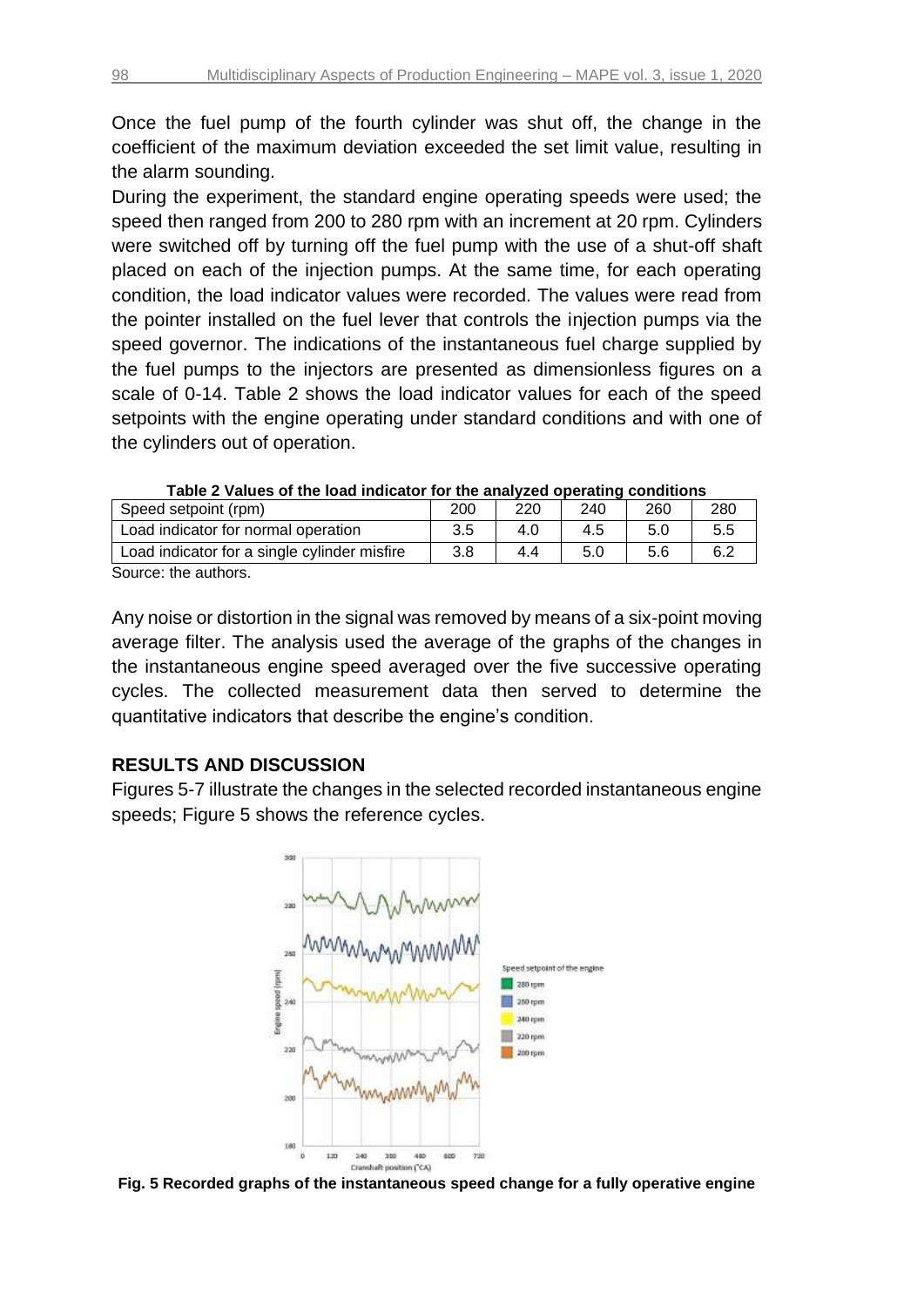

The effect of loss of combustion in one of the cylinders for the graph of the changes in the instantaneous rotational speed of the engine is shown in Figures 6 and 7.

For each of the analyzed situations, there is a shared characteristic where the change in the average speed is comparable regardless of the load resulting from the speed setpoint. Shown above each of the combustion fault graphs, is the angular position of the engine's crankshaft at which ignition should occur. Immediately after the expected ignition point, which has been disabled, a decrease in the engine's rotational speed can be observed; this can be used to locate the misfiring cylinder.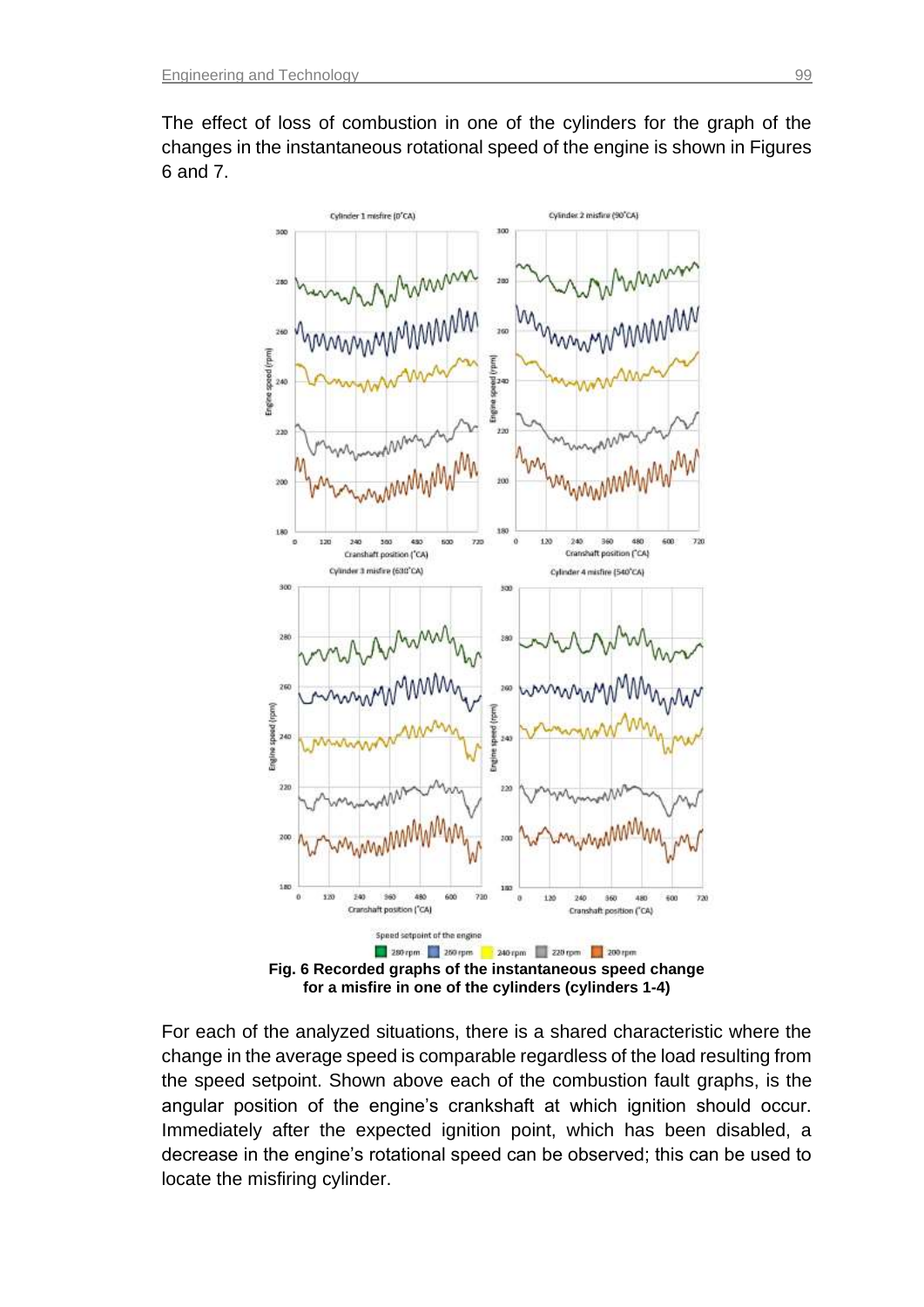

**Fig. 7 Recorded graphs of the instantaneous speed change for a misfire in one of the cylinders (cylinders 5-8)**

The quantitative indicators that have been presented in the introduction were then applied to the experimental data. Figure 8 shows the maximum differences in the rotational speed over the engine's full operating cycle during the experiment. When combustion in one of the cylinders does not occur, the graph then differs significantly for each load as well as for the cylinder in which the issue occurred. The values of this indicator for an engine with a misfiring cylinder range from 12.5 to 23 rpm. The nature of these changes is very complex and does not directly allow identification of the cylinder in which combustion was lost.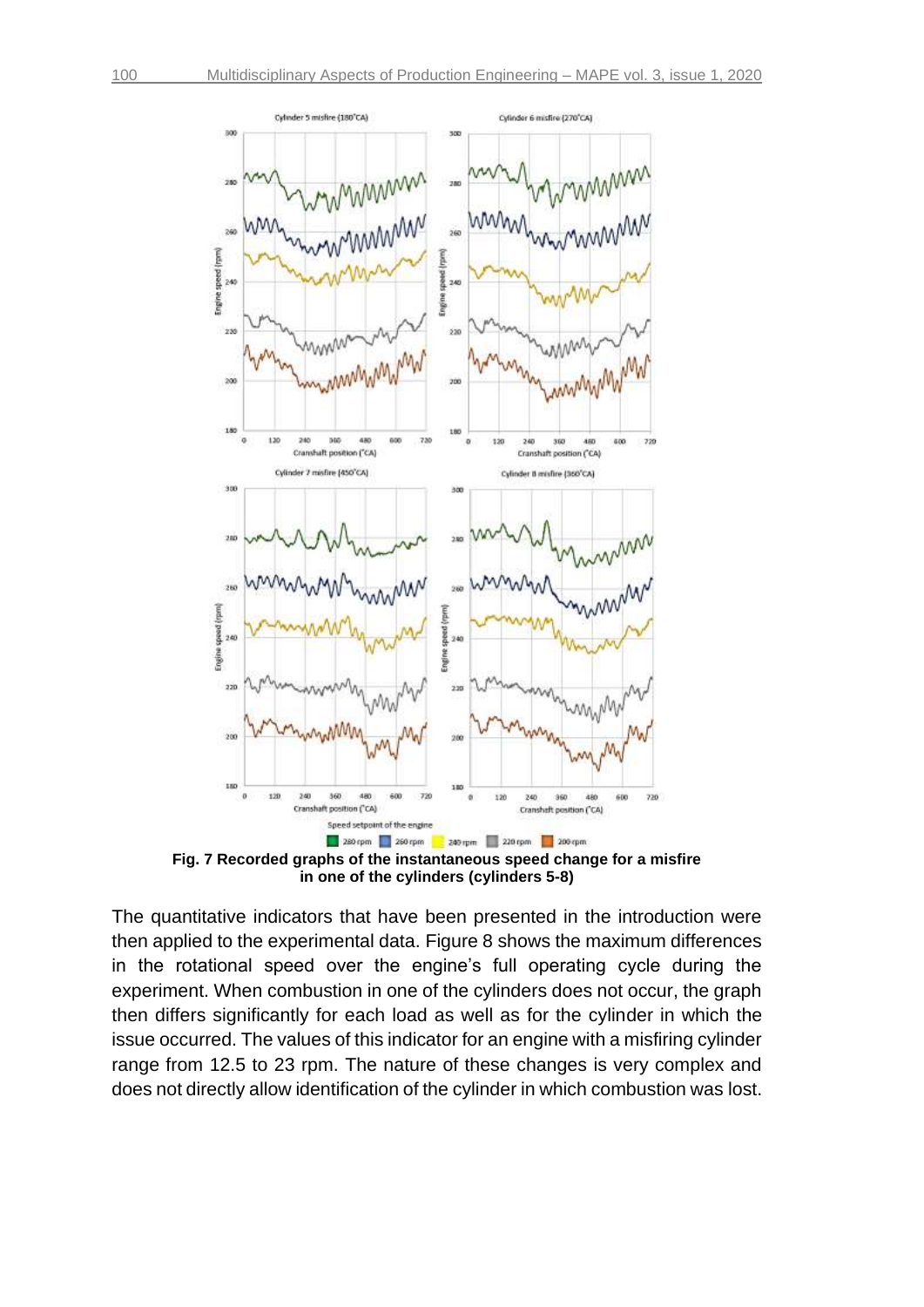

**Fig. 8 The maximum differences in the rotational speed over the engine's full operating cycle obtained from the experiment**

In each of the analyzed cases, the maximum difference in the speed variation is greater than in the reference graph. Hence, the maximum difference in instantaneous speed over the engine's full operating cycle is a good source of information; it does not indicate the location of the disturbance (number of the misfiring cylinder), but does indicate that the combustion process was disturbed. The values of the uniformity of the engine's speed are presented in Figure 9.



As in the case of the maximum speed differences, the graphs display very different characteristics. This indicator ranges from 5-12% for combustion loss in one of the cylinders of the engine being tested. For all of the rotational speed setpoints, the indicator's value for the reference conditions is lower than that for a misfire in one of the cylinders. When the engine is operating correctly, for a speed between 200-220 rpm, the value of *δ* ranges from 5-7.5%, which is due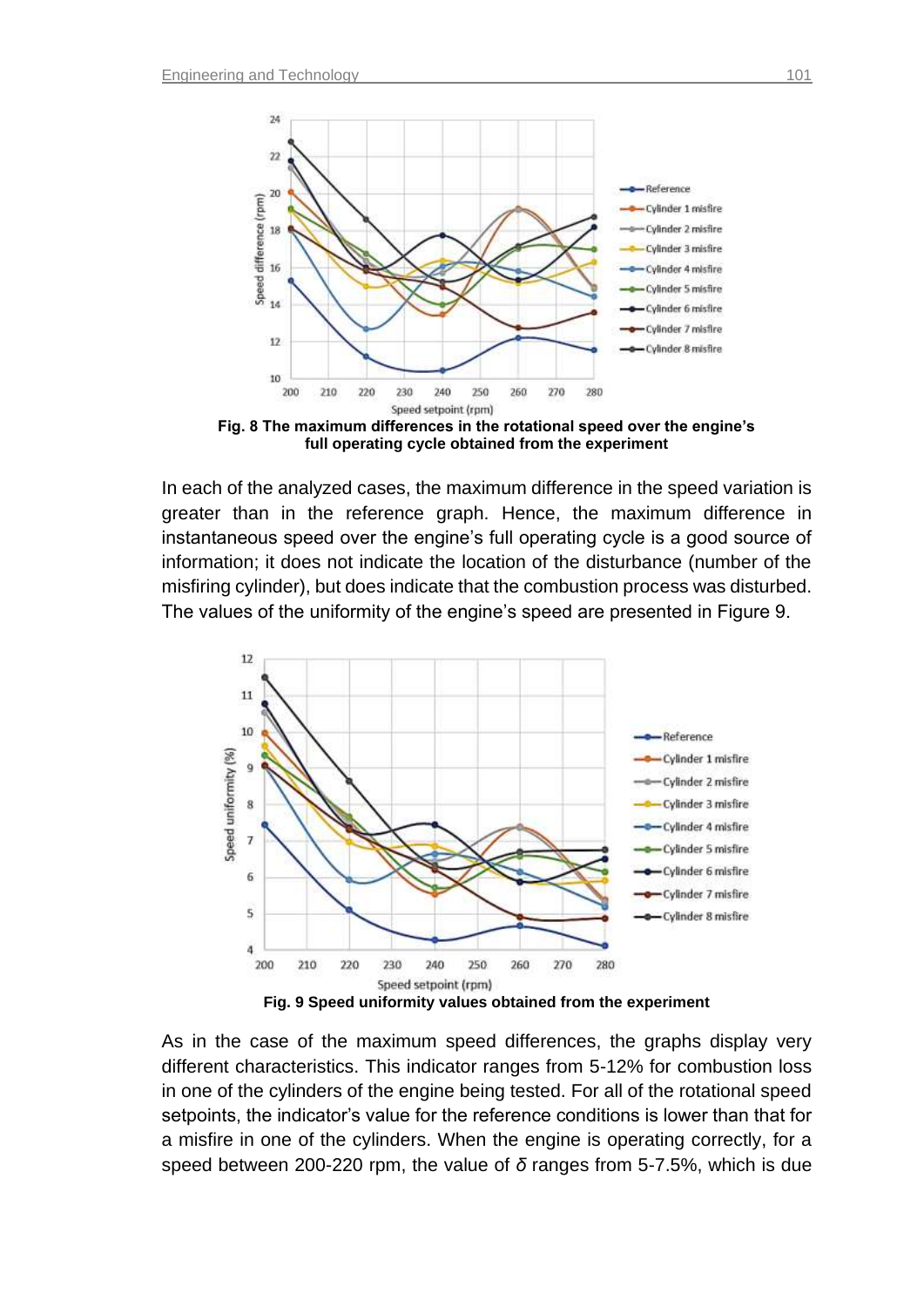to the low load and the speed setpoint that is close to the engine's minimum speed. For the remainder of the range, the values of *δ* are smaller than 5%, which meets the requirements of the classification societies for the ship's main propulsion engines. The value of the indicator *δ* is able to provide information on the quality of the combustion process in the engine's cylinders. Figure 10 shows the values of the differential speed area factor *DSAF*.



**Fig. 10 Differential speed area factor values obtained in the experiment** 

Except for misfires on cylinders 5 and 6, the values of *DSAF* oscillate in a relatively narrow range close to certain values that characterize an out-ofoperation cylinder. Table 3 shows the mean values, as well as the maxima, the minima and the standard deviation of *DSAF* for the analyzed reference range of the speed setpoints.

| Cylinder  |        |        |        |        |        |        |        |        |
|-----------|--------|--------|--------|--------|--------|--------|--------|--------|
| misfire   |        | 2      | 3      | 4      | 5      | 6      |        |        |
| Minimum   | 9,109  | 2.451  | 16,334 | 8.062  | 1,000  | 2,383  | 3,686  | 6,562  |
| Maximum   | 21,712 | 12,243 | 27,546 | 19,128 | 17,126 | 21,558 | 16,258 | 20,595 |
| Mean      | 15,737 | 6,780  | 22,809 | 14,394 | 7.911  | 9.071  | 10,299 | 13,548 |
| Std. dev. | 4.029  | 3.897  | 3,900  | 4,231  | 7.282  | 6,708  | 4.417  | 4,855  |

**Table 3 The variability of the differential speed area factor values with respect to the location of combustion loss**

Source: authors

Therefore, the differential speed area factor can be used as a tool to locate combustion disturbances (the number of the misfiring cylinder) in addition to the previously presented indicators identifying a combustion problem in the whole engine (without specifying the location of the fault). However, DSAF must first be determined for potential engine fault conditions, and then it can be applied to a given engine.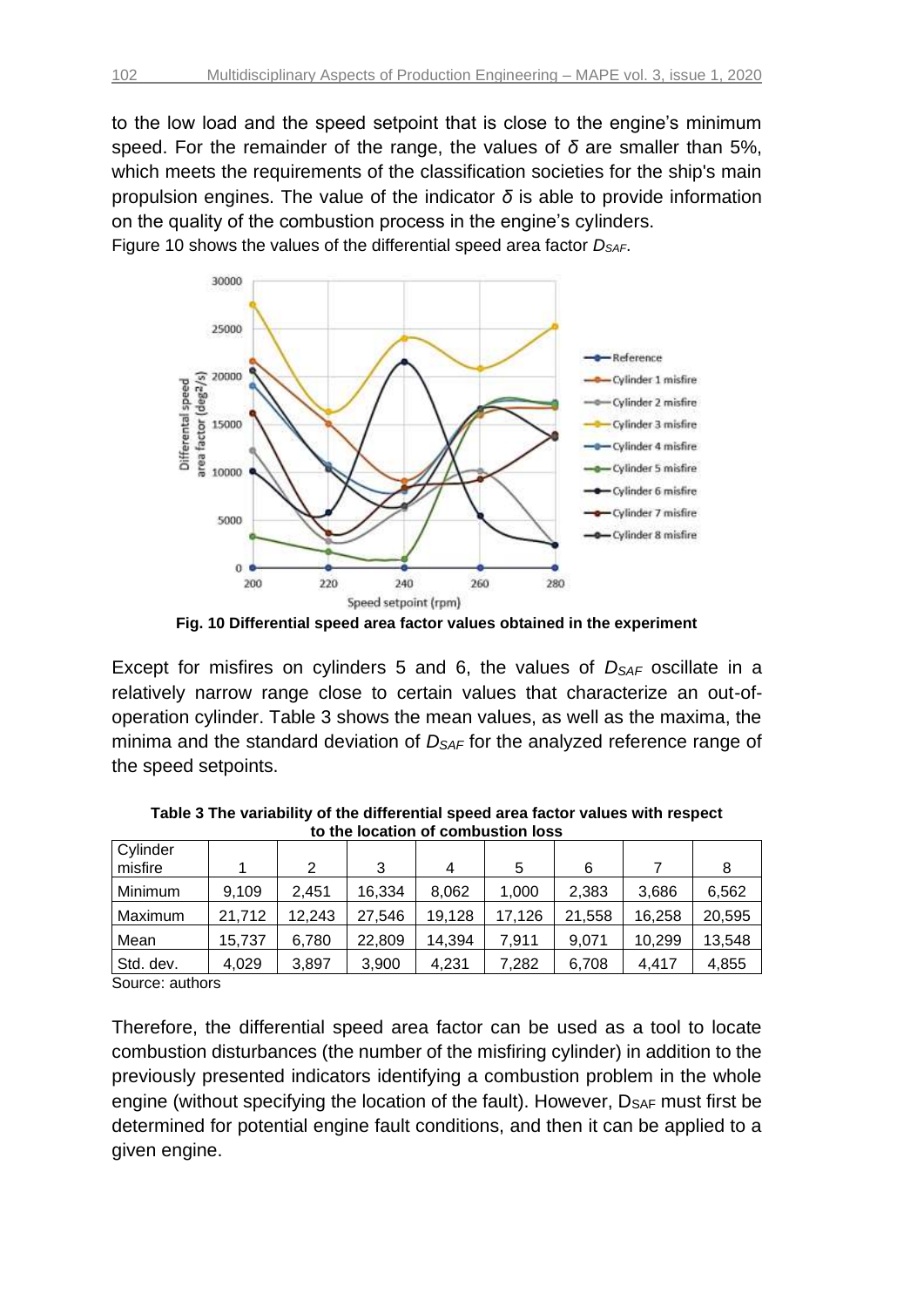# **CONCLUSION**

The quantitative indicators presented in this paper for evaluating an engine's instantaneous speed variability, which can be used in the process of evaluating the technical condition of an engine. In particular, the variation in the maximum speed over an engine's complete operating cycle and the uniformity of its speed may serve as a measure of the engine's functionality with respect to the quality of the combustion process occurring in the cylinders. In addition, the differential speed area factor can be used as an additional indicator that can be used to locate a misfiring cylinder.

All these indicators are supplementary to the SpeedMA algorithm presented in the authors' previous paper. Using several tools simultaneously to locate a misfiring cylinder can increase the accuracy of the diagnosis. As a result, the authors expect that their further work will focus on the development of the SpeedMA algorithm by integrating the quantitative indicators that have been presented in this article with the system that was previously developed. Subsequently, the aforementioned indicators will be calculated by the software which analyses the measurements of the engine's instantaneous speed.

This solution has the potential for both commercialization and further development and is therefore protected by two patent applications, no. P.427649 (Polish) and no. 19460053.2 (European).

## **ACKNOWLEDGEMENTS**

*This research and publication were co-funded by the Ministry of Science and Higher Education of Poland from Grant 1/S/KPBMiM/20. All product names, trademarks and registered trademarks are property of their respective owners, and they were used in this paper for identification purposes only based on cited resources.*

## **REFERENCES**

- Bejger, A., Chybowski, L. and Gawdzińska, K. (2018) 'Utilising elastic waves of acoustic emission to assess the condition of spray nozzles in a marine diesel engine', *Journal of Marine Engineering and Technology*. doi: 10.1080/20464177.2018.1492361.
- Bejger, A. and Drzewieniecki, J. B. (2019) 'The Use of Acoustic Emission to Diagnosis of Fuel Injection Pumps of Marine Diesel Engines', *Energies*, 12(24), p. 4661. doi: 10.3390/en12244661.
- Bejger, A. and Drzewieniecki, J. B. (2020) 'A New Method of Identifying the Limit Condition of Injection Pump Wear in Self-Ignition Engines', *Energies*, 13(7), p. 1601. doi: 10.3390/en13071601.
- Bejger, A. and Piasecki, T. (2020) 'The Use of Acoustic Emission Elastic Waves for Diagnosing High Pressure Mud Pumps Used on Drilling Rigs', *Energies*, 13(5), p. 1138. doi: 10.3390/en13051138.
- Biočanin, S. and Biočanin, M. (2017) 'Measurement crankshaft angular speed of an OM403 engine', *Serbian Journal of Electrical Engineering*, 14(2), pp. 257-275. doi: 10.2298/SJEE1702257B.
- Bonisławski, M. *et al.* (2019) 'A Novel Telemetry System for Real Time, Ship Main Propulsion Power Measurement', *Sensors*, 19(21), p. 4771. doi: 10.3390/s19214771.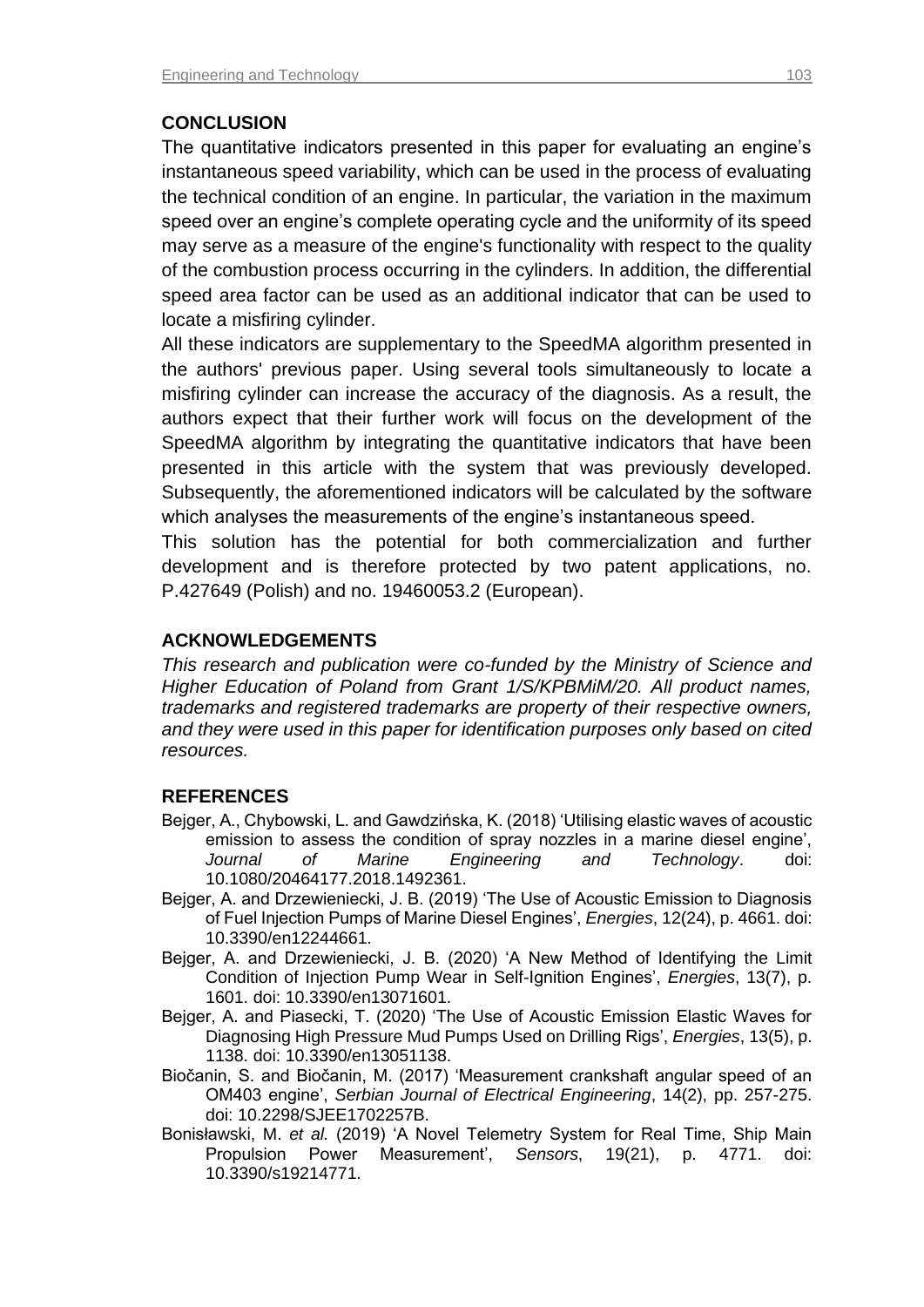- Borkowski, T. Kowalak, P. Myśków, J. (2012) 'Vessel main propulsion engine performance evaluation', *Journal of KONES*, 19(2), pp. 53-60.
- Bueno, A. V., Velásquez, J. A. and Milanez, L. F. (2009) 'A new engine indicating measurement procedure for combustion heat release analysis', *Applied Thermal Engineering*, 29(8-9), pp. 1657-1675. doi: 10.1016/j.applthermaleng.2008.07.023.
- Caputo, D. C. *et al.* (2018) 'Processing of internal combustion engine test data using the indicated cycle provided model', *Transportation Research Procedia*, 33, pp. 20–27. doi: 10.1016/j.trpro.2018.10.071.
- Chybowski, L. (2018) 'Use of Triz SU-Field Models in the Process of Improving the Injector of an Internal Combustion Engine', *Multidisciplinary Aspects of Production Engineering*, 1(1), pp. 257-268. doi: 10.2478/mape-2018-0033.
- Chybowski, L. (2019) *Diagnozowanie silników okrętowych z zapłonem samoczynnym w oparciu o analizę procesów wtrysku i spalania paliwa*. Szczecin: Maritime University of Szczecin Press.
- Chybowski, L. *et al.* (2020) 'Evaluation of Model-Based Control of Reaction Forces at the Supports of Large-Size Crankshafts', *Sensors*, 20(9), p. 2654. doi: 10.3390/s20092654.
- Chybowski, L., Gawdzińska, K. and Laskowski, R. (2019) 'Assessing the Unreliability of Systems during the Early Operation Period of a Ship - A Case Study', *Journal of Marine Science and Engineering*, 7(7), pp. 213:1-12. doi: 10.3390/jmse7070213.
- Chybowski, L., Gawdzińska, K. and Souchkov, V. (2018) 'Applying the Anticipatory Failure Determination at a Very Early Stage of a System'S Development: Overview and Case Study', *Multidisciplinary Aspects of Production Engineering*, 1(1), pp. 205–215. doi: 10.2478/mape-2018-0027.
- Chybowski, L. and Kazienko, D. (2019) 'The Development of an Explosion Protection System in the Starting Air Manifold of a High Power Engine', *System Safety: Human - Technical Facility - Environment*, 1(1), pp. 26-34. doi: 10.2478/czoto-2019-0004.
- Dereszewski, M. (2016) 'Monitoring of torsional vibration of a crankshaft by instantaneous angular speed observations', *Journal of KONES Powertrain and Transport*, 23(1), pp. 99-106.
- Desbazeille, M. *et al.* (2010) 'Model-based diagnosis of large diesel engines based on angular speed variations of the crankshaft', *Mechanical Systems and Signal Processing*, 24(5), pp. 1529–1541. doi: 10.1016/j.ymssp.2009.12.004.
- Dunaj, P., Dolata, M. and Berczyński, S. (2019) 'Model Order Reduction Adapted to Steel Beams Filled with a Composite Material', in *Information Systems Architecture and Technology: Proceedings of 39th International Conference on Information Systems Architecture and Technology – ISAT 2018*. Springer, Cham, pp. 3-13. doi: 10.1007/978-3-319-99996-8\_1.
- Dunaj, P., Marchelek, K. and Chodźko, M. (2019) 'Application of the finite element method in the milling process stability diagnosis', *Journal of Theoretical and Applied Mechanics*, 57(2), pp. 353–367. doi: 10.15632/jtam-pl/104589.
- Kazienko, D. (2019) 'The analysis of class survey methods and their impact on the reliability of marine power plants', *55 Scientific Journals of the Maritime University of Szczecin, no. 55 / 2018*, 55(2018-09–27), pp. 34-43. doi: 10.17402/299.
- Kazienko, D. and Chybowski, L. (2020) 'Instantaneous Rotational Speed Algorithm for Locating Malfunctions in Marine Diesel EnginesLocating Malfunctions in Marine Diesel Engines', *Energies*, 13(6), pp. 1396:1-32. doi: 110.3390/en13061396.
- Kluj, S. (2000) *Diagnostyka urządzeń okrętowych*.
- Korczewski, Z. (2015) 'Exhaust gas temperature measurements in diagnostics of turbocharged marine internal combustion engines. Part I. Standard measurements', *Polish Maritime Research*, 1(85), pp. 47-54. doi: 10.1515/pomr-2015-0007.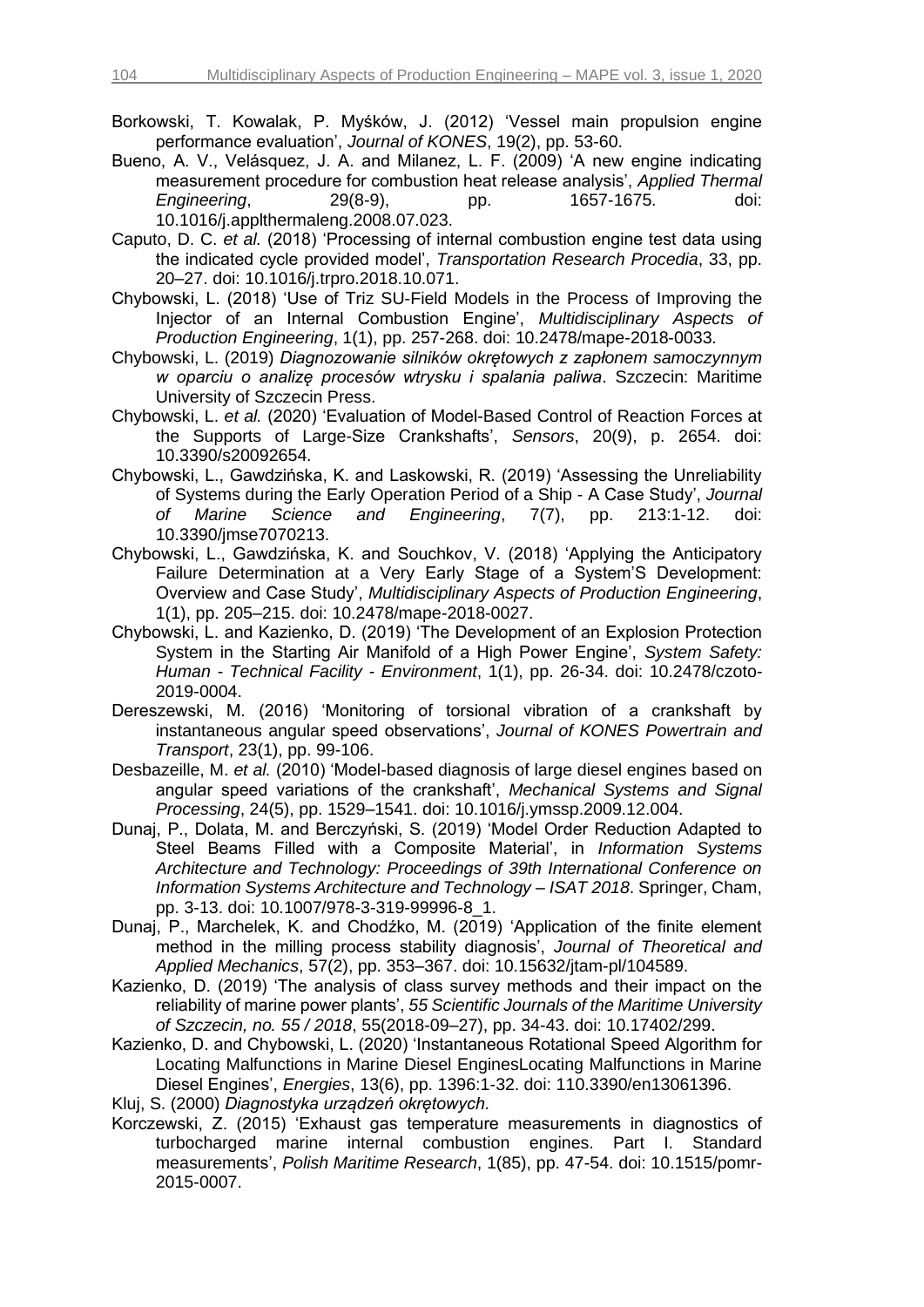- Krystosik-Gromadzińska, A. (2019) 'Affordable hybrid thermography for merchant vessel engine room fire safety', *Scientific Journals of the Maritime University of Szczecin, Zeszyty Naukowe Akademii Morskiej w Szczecinie*, 57(129), pp. 21-26. doi: 10.17402/322.
- Li, Z. *et al.* (2012) 'Intelligent fault diagnosis method for marine diesel engines using instantaneous angular speed', *Journal of Mechanical Science and Technology*, 26(8), pp. 2413–2423. doi: 10.1007/s12206-012-0621-2.
- Margaronis, I. E. (1992) 'The torsional vibrations of marine Diesel engines under fault operation of its cylinders', *Forschung im Ingenieurwesen*, 58(1-2), pp. 13-25. doi: 10.1007/BF02561188.
- Nozdrzykowski, K. (2005) 'Comparative assessment of crankshaft strain measurement methods', in *Proc. of 5th International Conference Measurement 2005*. Smolenice, Slovakia, pp. 425-428.
- Nozdrzykowski, K. (2016) 'Force analysis and simulation experimental research on the measurement of cylindrical surface', *Zeszyty Naukowe Akademii Morskiej w Szczecinie, Scientific Journals of the Maritime University of Szczecin*, 48(120), pp. 37-42.
- Nozdrzykowski, K. and Bejger, A. (2013) 'Aspects of using correlation calculus in comparative measurements of geometric deviations and shape profiles of main crankshaft bearing journals', *Zeszyty Naukowe Akademii Morskiej w Szczecinie, Scientific Journals of the Maritime University of Szczecin2*, 35(107), pp. 114-117.
- Nozdrzykowski, K., Chybowski, L. and Dorobczyński, L. (2020) 'Model-Based Estimation of the Reaction Forces in an Elastic System Supporting Large-Size Crankshafts During Measurements of their Geometric Quantities', *Measurement*, 155, p. 107543. doi: j.measurement.2020.107543.
- Piasecki, T. *et al.* (2017) 'Preparation of the Cargo System for LNG Discharge from a Membrane Steam Turbine LNG Vessel at an Offshore LNG Terminal', *Rynek Energii*, 2(129), pp. 95-99.
- Quan, W., Wei, J., Zhao, YW., Sun, LH., Bianl, X. (2011) 'Development of an Automatic Optical Measurement System for Engine Crankshaft.', in *International Conference on Computational Science and Applications*, pp. 68-75.
- Taglialatela, F. *et al.* (2013) 'Determination of combustion parameters using engine crankshaft speed', *Mechanical Systems and Signal Processing*, 38(2), pp. 628- 633. doi: 10.1016/j.ymssp.2012.12.009.
- Ulewicz, R. *et al.* (2019) 'The investigation of the fatigue failure of passenger carriage draw-hook', *Engineering Failure Analysis*, 104, pp. 609-616. doi: 10.1016/j.engfailanal.2019.06.036.
- Ulewicz, R. and Mazur, M. (2013) 'Fatigue Testing Structural Steel as a Factor of Safety of Technical Facilities Maintenance', *Production Engineering Archives*, 1/1, pp. 32–34. doi: 10.30657/pea.2013.01.10.
- VEB SKL (1960) *Buckau-Wolf R8VD-136 Engine Passport. No. 28878*. Magdeburg.
- Wang, T. *et al.* (2019) 'Instantaneous Rotational Speed Measurement Using Image Correlation and Periodicity Determination Algorithms', *IEEE Transactions on Instrumentation and Measurement*, pp. 1-1. doi: 10.1109/TIM.2019.2932154.
- Yang, J. *et al.* (2001) 'Fault Detection in a Diesel Engine by Analysing the Instantaneous Angular Speed', *Mechanical Systems and Signal Processing*, 15(3), pp. 549–564. doi: 10.1006/mssp.2000.1344.